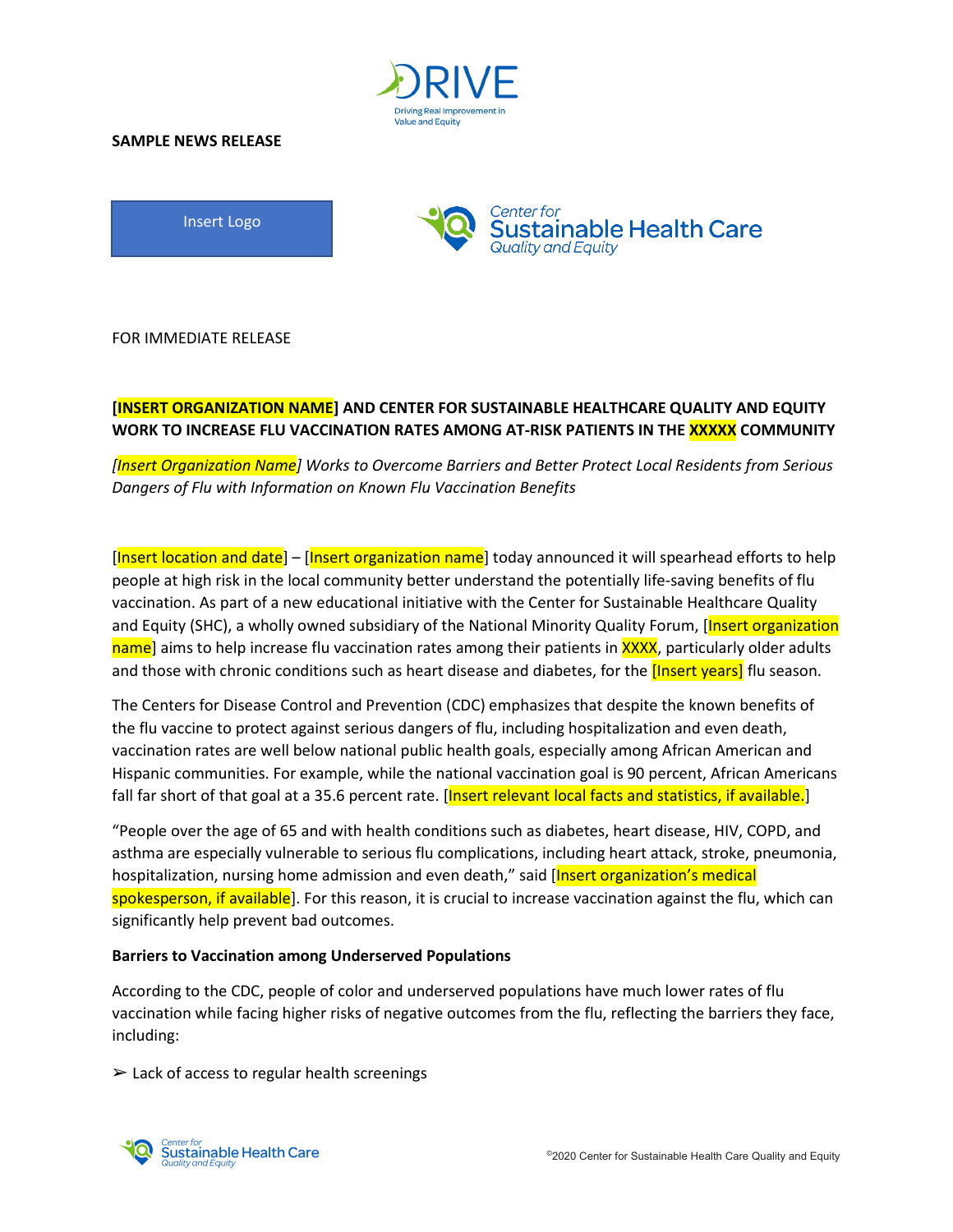

- $\triangleright$  Delayed treatment of serious chronic conditions (e.g., heart disease, diabetes)
- $\geq$  Lack of trust in health care messages from government and other institutions
- $\triangleright$  Misperceptions about the flu vaccine

➢ Health care providers not engaging patients in conversations about getting vaccinated or recommending protection against flu

"Flu vaccination is one of the most important tools that we have in closing the gap in health disparities in our community," said [Insert organization leadership spokesperson]. "Yet, we know firsthand that many members of our community lack awareness about how serious the flu can be for them, and what forms of protection, including vaccination, are available to best protect their health. We're working to engage all members of our communities to promote trust and health care access, including flu vaccination."

## **OR**

"Flu vaccination is one of the most important tools that we have for protecting the health of the most vulnerable members of our community," said *[Insert organization leadership spokesperson]*. "Yet, we know firsthand there is a lack of awareness among these community members about how serious the flu can be for them, and what forms of protection, including vaccination, are available to best protect their health. We're working to build trust to overcome the concerns that have stopped people of color from getting their flu vaccination in the past. It's vital to engage the community more."

In partnership with SHC, *[Insert organization]* is teaming up with community leaders and trusted providers to better educate the community about the importance of annual flu vaccination and regular health screenings to help eliminate vaccination barriers among the underserved. By increasing flu vaccination rates in the local community, [Insert organization] aims to improve population health outcomes and overall wellness across the board.

## **About Vaccine Preventable Diseases**

In the last century, the availability and use of vaccines has dramatically improved the health and wellbeing of adults and children by protecting against infectious diseases that once commonly caused illnesses, some of which were fatal or severely debilitating. Adult vaccines, including flu immunization are known to prevent illness, decrease morbidity and mortality, and lower costs of care. And yet, flu immunization rates lag well below public health goals among the most vulnerable populations, including older adults, with growing racial and ethnic disparities.

## **About the Center for Sustainable Healthcare Quality and Equity (SHC)**

The Center for Sustainable Healthcare Quality and Equity (SHC) is a wholly owned subsidiary of the National Minority Quality Forum (NMQF) and is a pioneering health care information company that measures population health, provides actionable analysis to clinicians, health care systems, researchers, corporations and policy makers.